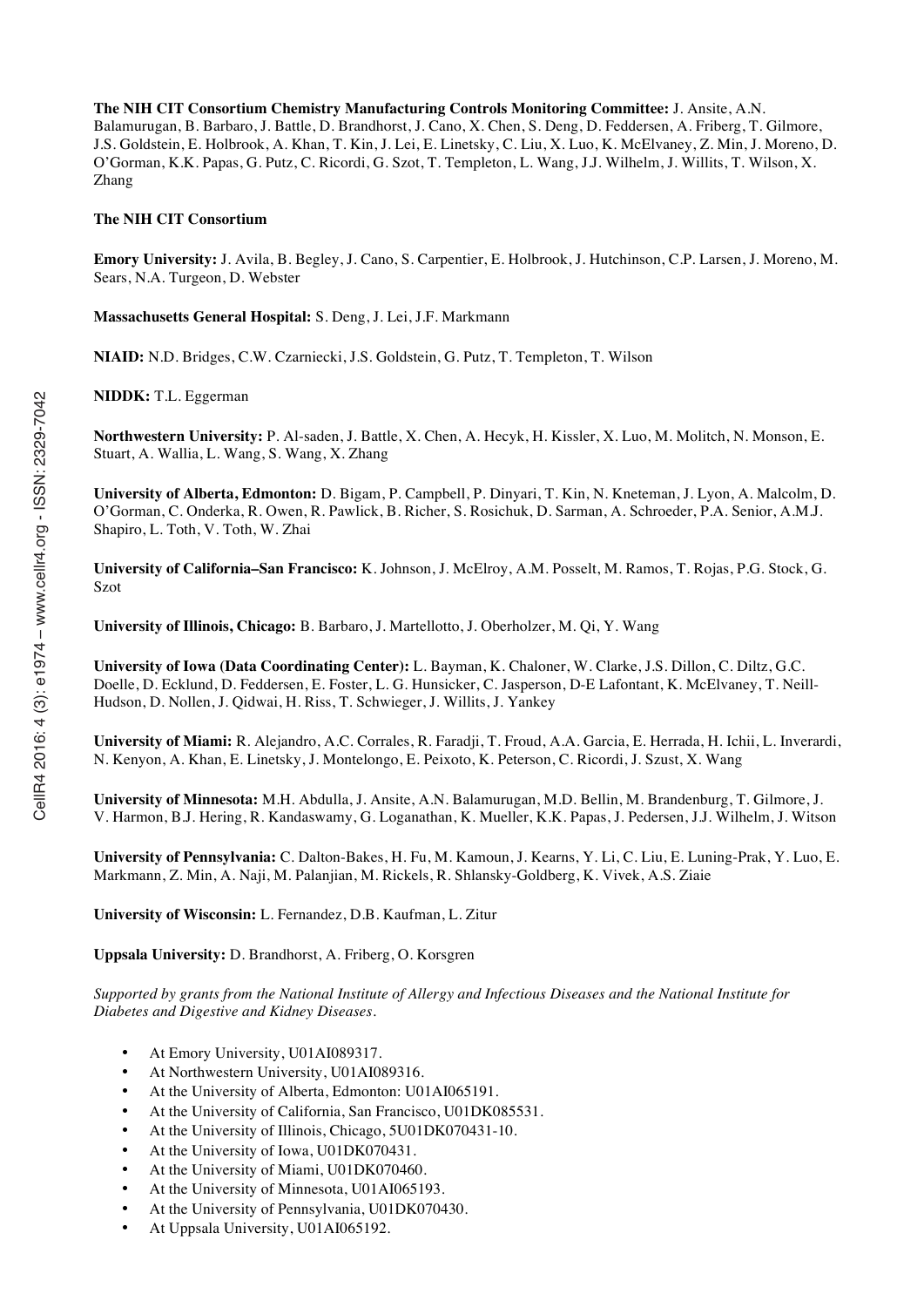*In addition, the study was supported by the following GCRC and CTSA awards:*

- At Emory University: UL1TR000454.
- At Northwestern University: 5UL1RR025741 and 8UL1TR000150.
- At the University of California, San Francisco, UL1TR000004.
- At the University of Illinois, Chicago, UL1TR000050.
- At the University of Miami: 1UL1TR000460.
- At the University of Minnesota: 5M01-RR000400 and UL1TR000114.
- At the University of Pennsylvania: UL1TR000003.

Address correspondence to: Camillo Ricordi MD, Chairman, CIT Steering Committee, ricordi@miami.edu

# **To cite this article**

*Raw Material Specification, Povidone Iodine USP, 10% – Standard Operating Procedure of the NIH Clinical Islet Transplantation Consortium*

CellR4 2016; 4 (3): e1974